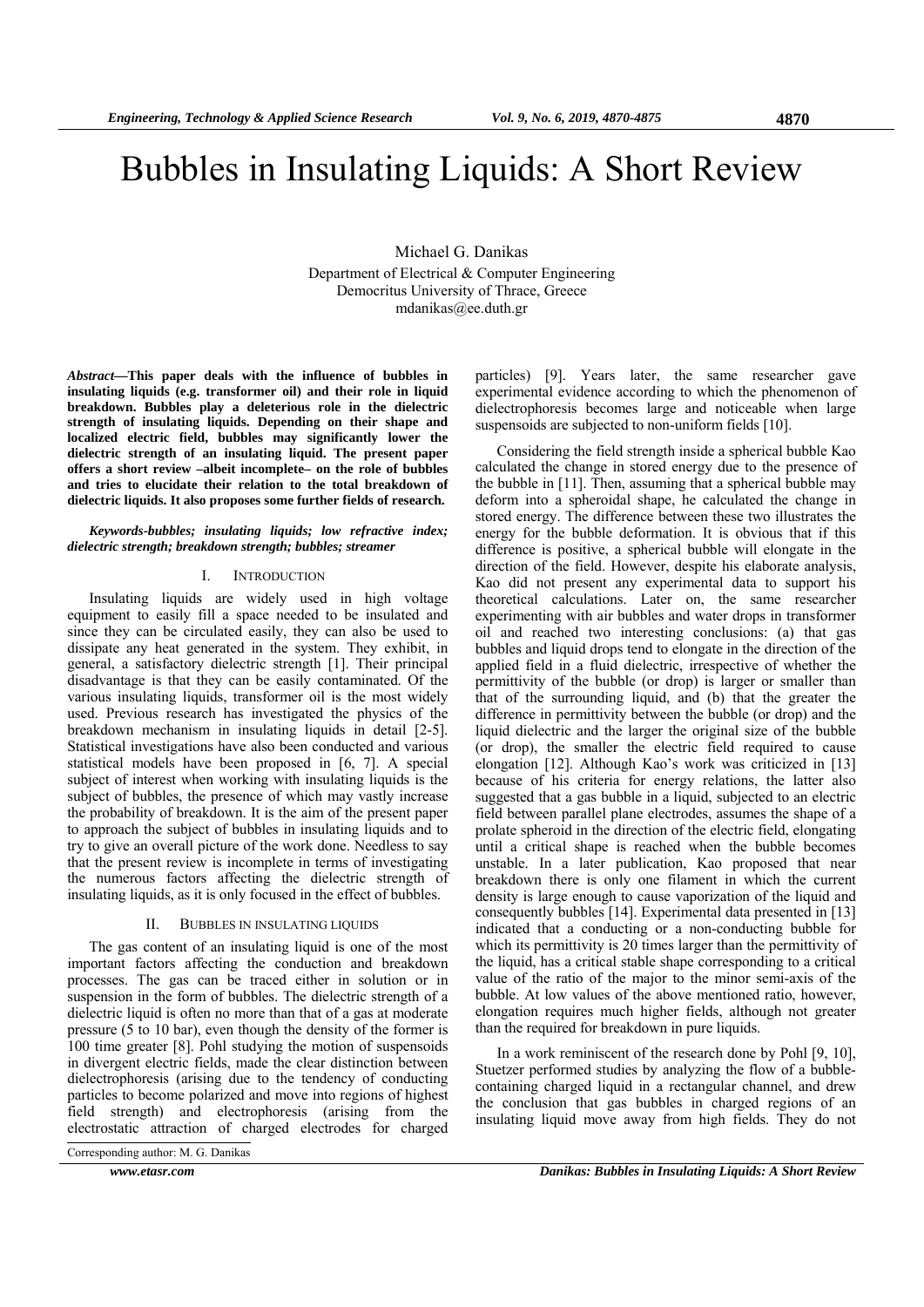acquire a net charge of their own but they are moved by electrical pressure gradients and polarization forces. The bubble motion is determined by electrical pressure gradients, superimposed on hydraulic pressure distribution and by dielectrophoretic forces [15]. A somehow complete picture of the behavior of a gas bubble in a liquid dielectric was given in [8], where an approximate condition for bubble stability was proposed, assuming that (a) a gas bubble has the shape of a hollow prolate ellipsoid the major axis of which is parallel to the applied electric field, (b) the field inside the bubble is uniform and very nearly equal to the applied electrical field, (c) the field outside (i.e. in the liquid) is nowhere larger than the field inside the bubble and (d) the pressure in the gas bubble is larger than the pressure in the liquid outside the stressed region. Of the four main possible sequences (1-elongation/ignition/ instability/breakup, 2-no elongation/ignition/instability/breakup 3-no elongation/ignition/no instability, 4-elongation/without ignition), Felici considered the sequences 3 and 4 rather rare. In fact, after ignition, strong instability and breakup of the bubble is likely to occur; very high field concentrations may develop and cause intrinsic breakdown of the liquid phase. Gas bubble behavior was also the subject of [16], where it was shown that an electrically stressed bubble volume decreased by more than an order of magnitude in the naphthenic mineral oil, by over 50% in the blend of a naphthenic and a paraffinic oil (NH-PH) but it increased by 4 to 1 in the paraffinic mineral oil. Such differences are possibly due to the gas-evolving properties of the paraffinic mineral oil. In [16], it was also indicated that various discharges related to an electrically stressed gas bubble were observed ranging over a 10 to 1 magnitude. This is because at times the whole bubble may discharge or just parts of it. Obviously, the largest partial discharge magnitudes are related to the complete bubble volume. The observations of [16] were not at variance with those of [17], even though the latter used a completely different experimental setup.

Going back to older research, it was indicated quite early that bubbles are associated with the breakdown of insulating liquids, with bubbles on the electrode surfaces having a most important role [18]. In [18], it was pointed out that the main effect of bubbles is to cause enhanced emission of electrons from the underlying metal due to the local increase of the electric field. Other researchers also associated the breakdown mechanism with the development of gas bubbles in an insulating liquid [19, 20]. Bubble breakdown in liquids was also discussed in more recent publications, where it was stressed that bubbles may be formed because of (i) gas pockets on the surface of the electrodes, (ii) due to irregularities of electrode surfaces, where point charge concentrations may lead to corona discharge and thus vaporization of the liquid, (iii) changes in pressure and temperature, and (iv) dissociation of products by electron collisions giving rise to gaseous products [21, 22]. Such ideas are intimately linked with earlier theories about breakdown in insulating liquids, namely that in [23, 24] which observed a strong dependence of the dielectric strength on pressure. Since the dielectric strength increases with pressure, they suggested that such pressure dependence indicates that there is a change of phase (i.e. formation of a bubble) during some step in the breakdown process. A bubble may expand until it reaches a critical length or until it bridges

the gap. They proposed a model according to which the local energy input equals the heat required to raise the temperature of m grams of liquid from ambient temperature to the boiling temperature and vaporize it. Such a model shows a strong pressure dependence of the dielectric strength. The same authors in a later publication, however, although supporting the idea of a breakdown occurring in the gas phase, did not exclude the possibility of an electronic multiplication process taking place at elevated temperatures [25].

The instability of a bubble can either result in the continuous elongation of the bubble until it bridges the gap between the electrodes or there may well be some sharp points at the edges of the bubble which will result in its disintegration. Such disintegration may also result in a total breakdown of the liquid [26]. Bubble instability was studied in relation to streamer development in [27], where it was shown that the bubble can take different shapes, with the local electric field at the liquid-bubble interface having very high values. The work in [26, 27] is original in that it relates bubbles with streamer development and it is reminiscent of earlier work reported in [8, 13]. Relatively recently, some researchers proposed a critical field value necessary to form a critical sized bubble [28]. The bubble is formed at the tip of an electrode as soon as the field is greater than this critical value [28]. Such an approach helps in distinguishing between various insulating oils regarding the respective critical bubble formation fields, and consequently the respective dielectric strengths. The observation made in [29] that in highly divergent fields, breakdown is preceded by the formation of a region of very low refractive index at the cathode seems to support the thoughts in [28]. It has to be noted, however, that such a low refractive index region was attributed by some to a gas phase composed of microbubbles in the liquid [30-33] and by others to a plasma raising the temperature of the liquid [2].

The effect of pressure on bubble behavior in insulating liquids was early noticed in [34, 35], where it was pointed out that the dependence of dielectric strength on hydrostatic pressure implies that breakdown takes place in the gaseous phase. Pressure effects disappear when the applied field rate of voltage rise is greater than 4 MV/cm/μsec, indicating that the bubble mechanism may not be operative beyond a certain value of rate rise [36]. A combination of the reported theories between [2] and [30-33] was tried in [37], where it was proposed that although the initial stage of breakdown in transformer oil is due to a gas bubble formed by vaporization of liquid by local heating in a strong field region of the electrode surface, during breakdown a plasma channel will be formed with a high initial resistance. Such initial resistance changes from a few ohms to a few hundreds milliohms due to Joule heating caused by the arc current flowing through the arc channel. Pressure effects on bubble were analyzed in [38], where it was noted that a vapor bubble can be formed when a liquid is subjected to a highly localized heat pulse that rapidly raises the temperature of the liquid. The authors of [38] proposed that an increase in hydrostatic pressure decreases the maximum radius of a bubble by a certain factor derived from the value of the pressure far away from the bubble. They also remarked that there is no significant bubble expansion over 1 MPa. For slightly viscous liquids, the bigger the maximum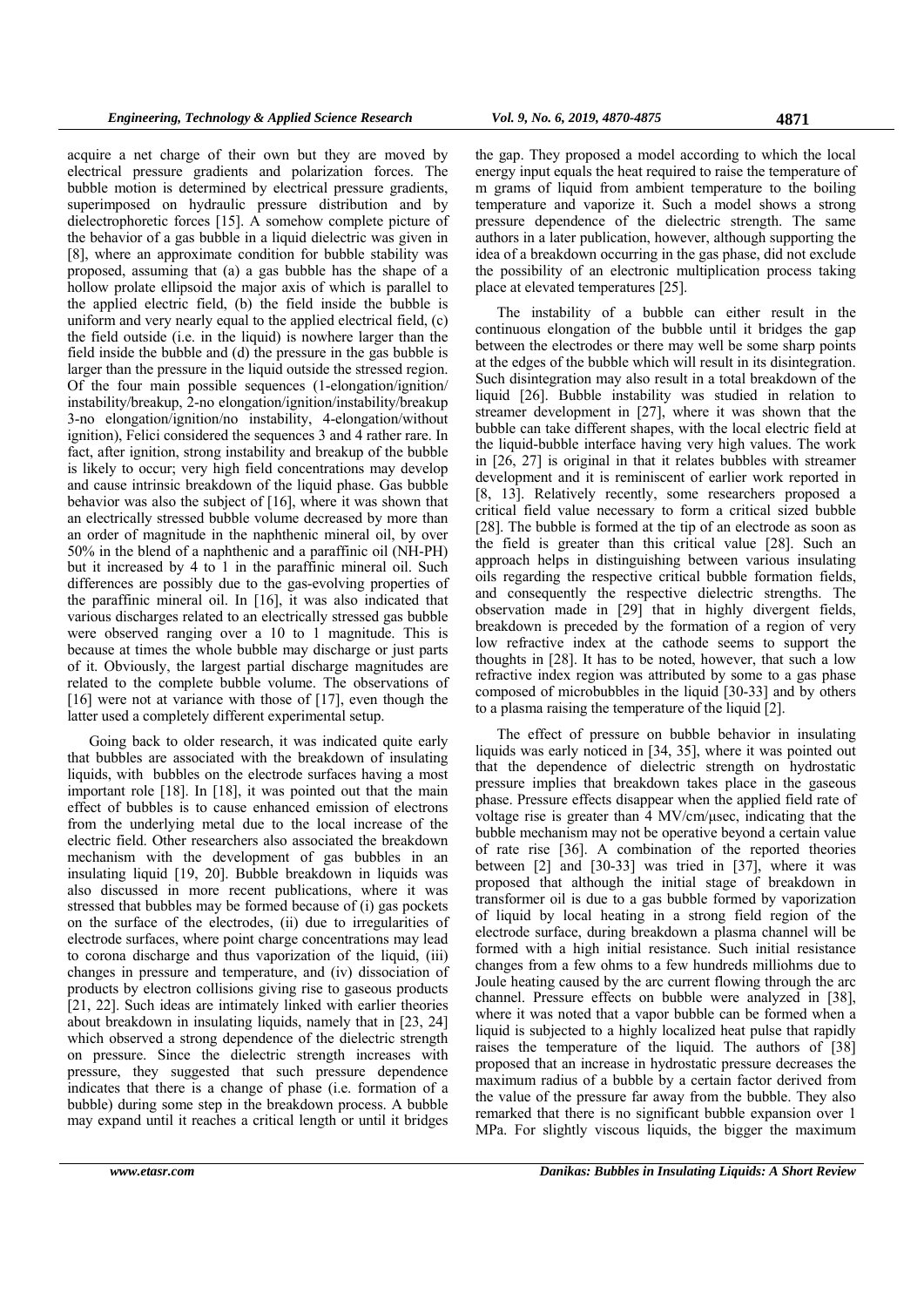bubble radius, the more violent is its collapse and, consequently, the higher the pressure wave amplitude emitted through the liquid and the higher the dissipated energy of the bubble [39].

Viscosity is an important parameter in shaping the behavior of a bubble, although it is not the only one. Moreover, as was reported in [40], the prediction of the deformed bubble shape is difficult since the stress distribution on its surface depends on localized field distribution. This is a general conclusion applied to gas bubbles, although the research in [40] was referring to a different type of bubbles from those investigated here. Space charge, developed on the bubble surface, is of crucial importance determining the bubble behavior. The involvement of multiple parameters in calculating the space charge as well as the uncertainty of determining accurately the value of the applied electric field makes the calculation of space charge difficult [41]. In [42], some researchers attacked the problem of bubbles from another viewpoint, namely that of the different gases. They indicated that transformer oil having sulfur hexafluoride instead of air gives higher breakdown values and this disregarding chemical purity and humidity. This has to be expected given the electronegativity of the sulfur hexafluoride. In [43], it was indicated that a gas bubble may elongate and, in case of very high local field, charge can be injected into the liquid near the poles of the bubble. In case of a string of bubbles in the liquid, a breakdown in one bubble may lead to an increase of the field in the nearby bubbles, increasing thus the probability of a total breakdown. Furthermore, instability in a gas bubble is a pre-condition for possible paths for initiation of streamers. The aforementioned work reminds of earlier research regarding bubble behavior [8]. The string of bubbles reminds also of similar phenomena in solid dielectrics, where a partial discharge in an enclosed cavity may trigger partial discharges in nearby cavities [44-46]. Such parallels between liquid insulation and solid dielectrics [43-46] may point out to some common ground among the breakdown (or prebreakdown) phenomena in liquid dielectrics and solid insulating materials.

Besides pressure, temperature is also a factor to be reckoned with when we refer to bubbles in insulating liquids. An insulating liquid presents a reduced surface tension at elevated temperatures. Consequently, a reduced surface tension will result in a reduction of pressure inside the bubble. Thus, the electric field needed for the ignition of a bubble at elevated temperature will be less and initiation of breakdown may result [47, 48]. Investigating composite (solid/liquid) insulating systems at both ambient and elevated temperatures, it was reported that a bubble –under some special circumstances– may burst by a partial discharge and partially dissolve in the liquid [48, 49]. This of course depends on the nature of the insulating liquid [16, 48, 50, 51]. However, and despite the fact that in some insulating liquids bubbles may disperse because of the partial discharges, it is still unclear the sort of damage such discharges may cause in the solid insulation. It must, however, be noted that the temperature effect is a complex phenomenon because of the possible changes in cathode emission, gas content and liquid viscosity [52].

As was pointed out in early papers [53], factors such as pressure and temperature affect bubble behavior. Such effects may differ depending on the use of AC or DC voltages and also on whether the applied field is uniform or non-uniform. The research reported in [53] is reminiscent of earlier research, where it was suggested that with non-uniform field configurations, the initiation of breakdown can be divided into two parts: one including the formation of gas bubbles in the liquid at the cathode and the other being an adequate multiplication by a gaseous ionization in the bulk of the liquid [54]. Relatively recent research [55] distinguished between the mechanisms of Townsend and streamer in bubbles in liquids, considering some limiting cases regarding bubble dimensions and the minimum duration of applied field. The authors admitted, however, that such mechanisms are expressions of a more complex breakdown process phenomenon depending on both the duration of the applied field and the diameter of the bubble. The authors in [55] distinguish the aforementioned mechanisms in liquids, whereas most of other researchers pay attention mainly to the steamer mechanism [5, 56]. Bubble conductivity as a factor was investigated in [57], where it was shown that for non-conductive bubbles the instability takes place with formation slender waist whereas with conductive bubbles the instability takes place at the tips of the bubble.

The question of a bridge formed from bubbles in transformer oil under non-uniform electric fields was discussed in [58]. The authors showed that bridges can be formed from bubbles and consequently facilitate the final failure of the liquid. Paper [58] elucidates some aspects of the breakdown in liquids and brings into the fore the question of the influence of electrode configuration [59] as well that of the effect of the oil flow velocity upon the breakdown strength [7, 52, 60, 61]. Despite the fact that oil flow velocity refers more to particle removal from the liquid, [58] brings about a discussion as to the removal of bubbles. The question of bubble bridges was the subject of [62], where it was remarked that bubble bridges are more likely to affect the breakdown voltage in uniform electrode arrangements than in non-uniform electrode arrangements. Similar observations, albeit in a different context, were also made in [48, 50, 51].

## III. THOUGHTS ABOUT FUTURE RESEARCH

It is evident from the above that a considerable amount of work has been done on bubbles in insulating liquids during the past decades. Models of bubble behavior have been proposed as well as experimental data have been presented. There is an intimate link between bubbles and liquid breakdown, although bubbles are not the sole cause of liquid breakdown. Bubbles play a vital role both in conventional insulating liquids and also in liquids for superconducting applications [63-65]. Although there are two main groups of theories put forward to explain electrical breakdown in dielectric liquids (i.e. (a) those which suggest that breakdown takes place in a gas or vapor phase before complete collapse occurs, and (b) those which propose an electron avalanche in the liquid which grows to a critical size  $[23, 24, 4, 66 - 70]$ , it would be interesting if we can explore the possibility of the two groups of theories to be intimately linked. In the past, significant amount of research has been performed on mineral oils with additives [71]. In [71],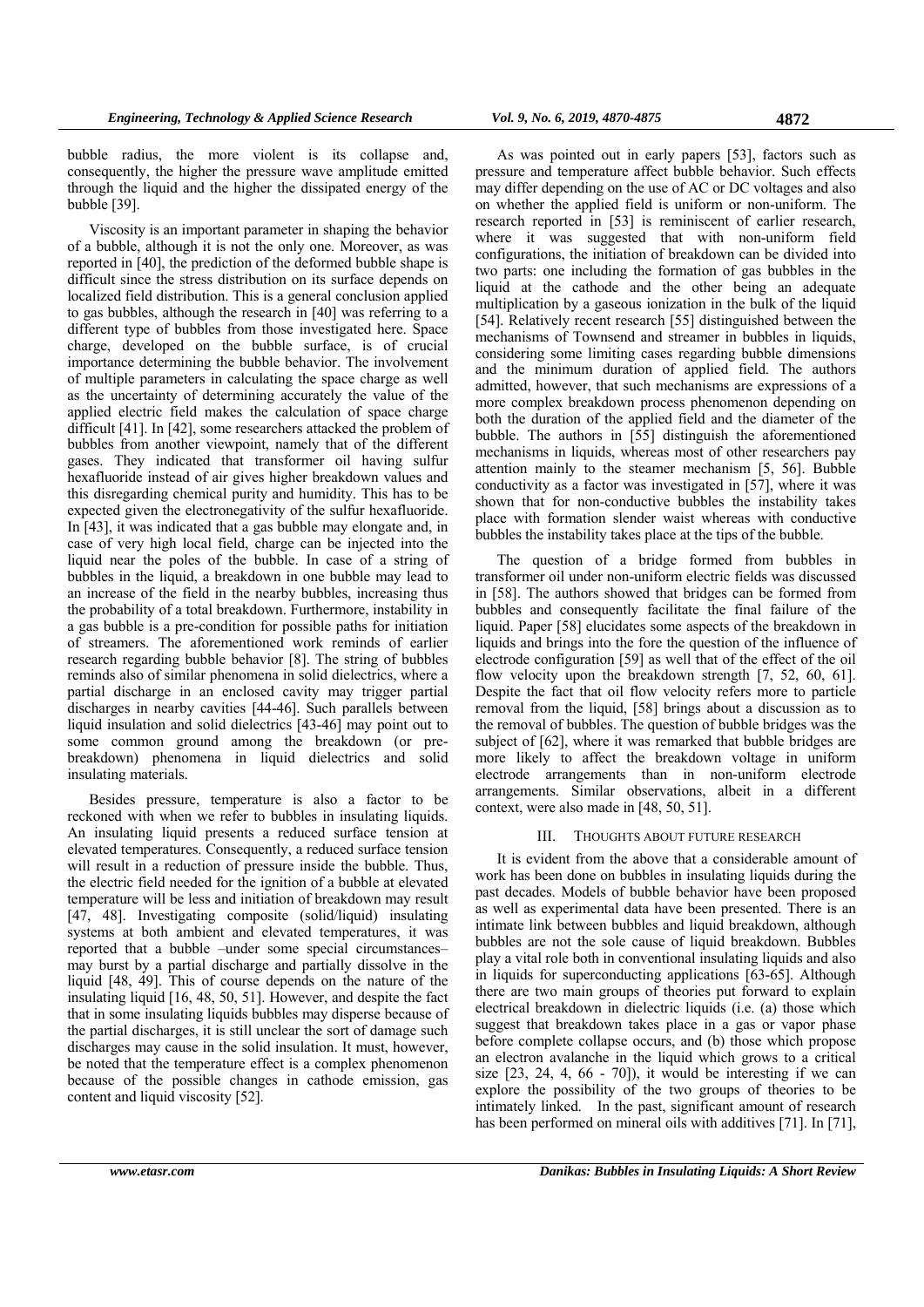it was remarked that bubbles formed at lower stresses in a gassaturated liquid are likely to be expelled from the high field regions before the right conditions for a gaseous discharge arise. It would be highly interesting if further work can be done in this direction regarding bubbles, additives and –the recent trend of research– vegetable oils [72].

Strings of bubbles have been researched in [43, 73] and a possible parallel was drawn above between this research and work done in solid dielectrics [44-46]. It would be challenging to see whether such micro-bubble interaction and behavior is also valid for vegetable oils. Liquid flow and its effect upon the dissolution of bubbles is a subject needing further work. It is already known that circulating an insulating liquid offers higher breakdown strength than a stationary oil  $[7, 30, 60]$ . It is, however, questionable whether such a liquid flow effect is due simply to the liquid flow velocity or whether other parameters, such as liquid viscosity, liquid density and surface tension play an equally important role. It was also observed that the breakdown strength of a liquid cannot be raised indefinitely by increasing the liquid flow velocity because of turbulent flow and, consequently, cavitation [60, 74]. Liquid flow velocity and the upper limits of it, as well as the aforementioned proposals, can be researched in the future, especially with regards to the advent of nanofluids [75].

## IV. CONCLUSIONS

In the context of the present paper, some aspects of bubbles in insulating liquids were studied. This short review traces some important research with regard to insulating fluids back in the thirties of the last century. It points out that some problems regarding bubbles and their deteriorating role for liquid insulation stay with us even nowadays. Bubble behavior depends on bubble shape, liquid permittivity, liquid viscosity, liquid density, applied electric field and localized electric field, among others. Although significant steps were taken in elucidating various aspects of bubble behavior in conventional insulating liquids, a lot remains to be done with the advent of a new class of liquids, such as the nanofluids.

#### **REFERENCES**

- [1] D. F. Binns, "Breakdown in liquids", in: Electrical Insulation, Peter Peregrinus Ltd., London, UK, 1983
- [2] R. N. Allan, E. M. Hizal, "Prebreakdown phenomena in transformer oil subjected to non-uniform fields", Proceedings of the IEE, Vol. 121, pp. 227-231, 1974
- [3] W. G. Chadband, J. H. Carderwood, "The propagation of discharges in dielectric liquids", Journal of Electrostatics, Vol. 7, pp. 75-91, 1979
- [4] A. H. Sharbough, J. C. Devins, S. J. Rzad, "Progress in the field of electric breakdown in dielectric liquids", IEEE Transactions on Electrical Insulation, Vol. 13, pp. 249-276, 1978
- [5] A. Beroual, M. Zahn, R. Badent, K. Kist, A. J. Schwab, H. Yamashita, K. Yamazawa, M. Danikas, W. G. Chadband, Y. Torshin, "Propagation and structure of streamers in liquid dielectrics", IEEE Electrical Insulation Magazine, Vol. 14, No. 2, pp. 6-17, 1998
- [6] B. Epstein, "Statistical aspects of fracture problems", Journal of Applied Physics, Vol. 19, pp. 140-147, 1948
- [7] W. R. Bell, "Influence of specimen size on the dielectric strength of transformer oil", IEEE Transactions on Electrical Insulation, Vol. 12, No. 4, pp. 281-292, 1977
- [8] N. J. Felici, "Bubbles, partial discharges and liquid breakdown", Electrostatics, Vol. 79, Institute of Physics Conference Series Vol. 48, pp. 181-190, 1979
- [9] H. Pohl, "The motion and precipitation of suspensoids in divergent electric fields", Journal of Applied Physics, Vol. 22, No. 7, pp. 869-871, 1951
- [10] H. Pohl, "Some effects of non-uniform fields on dielectrics", Journal of Applied Physics, Vol. 29, No. 8, pp. 1182-1188, 1958
- [11] K. C. Kao, "Some electromechanical effects on dielectrics", British Journal of Applied Physics, Vol. 12, pp. 629-632, 1961
- [12] K. C. Kao, "Deformation of gas bubbles and liquid drops in an electrically stressed insulating liquid", Nature, Vol. 208, pp. 1279-280, 1965
- [13] C. G. Garton, Z. Krasucki, "Bubbles in insulating liquids: Stability in an electric field", Proceedings of the Royal Society, Vol. 280, pp. 211-226, 1964
- [14] K. C. Kao, "Theory of high-field electric conduction and breakdown in dielectric liquids", IEEE Transactions on Electrical Insulation, Vol. 11, No. 4, pp. 121-128, 1976
- [15] O. M. Stuetzer, "Gas bubbles in a charged liquid", Journal of Applied Physics, Vol. 34, No. 4 (Pt. 1), pp. 958-963, 1963
- [16] R. T. Harrold, "The behavior of electrically stressed gas bubbles trapped within naphthenic and paraffinic mineral oils", IEEE Power Engineering Society Summer Meeting, Vancouver, pp. 1-5, 1979
- [17] R. Meyrueix, P. Atten, R. Tobazeon, "On the behavior of a plane gaseous cavity in an insulating liquid subjected to an AC voltage", IEEE Transactions on Electrical Insulation, Vol. 18, No. 1, pp. 65-77, 1983
- [18] R. Hancox, H. Tropper, "The breakdown of transformer oil under impulse voltages", Proceedings of the IEE, Part A: Power Engineering, Vol. 105, No. 21, pp. 250-262, 1958
- [19] J. L. Maksiejewski, H. Tropper, "Some factors affecting the measurement of the electric strength of organic liquids", Proceedings of the IEE, Part II: Power Engineering, Vol. 101, No. 80, pp. 183-190, 1954
- [20] P. Gazzana-Priaroggia, G. Palandri, "The influence on the oil dielectric strength of the gas pressure in equilibrium with the oil", Journal of the Electrochemical Society, Vol. 107, No. 11, pp. 884-886, 1960
- [21] M. S. Naidu, V. Kamaraju, High Voltage Engineering, Tata McGraw-Hill Publishing Company Limited, New Delhi, 2000
- [22] C. L. Wadhwa, High Voltage Engineering, New Age International (P) Limited, New Delhi, 2001
- [23] P. K. Watson, A. H. Sharbaugh, "High-field conduction currents in liquid n-hexane under microsecond pulse conditions", Journal of Electrochemical Society, Vol. 107, No. 6, pp. 516-521, 1960
- [24] A. H. Sharbaugh, P. K. Watson, Conduction and breakdown in liquid dielectrics, Progress in Dielectrics, Vol. 4, Academic Press Inc., New York, NY, USA, 1962
- [25] A. H. Sharbaugh, P. K. Watson, "The electric strength of hexane vapor and liquid in the critical region", Journal of Applied Physics, Vol. 48, No. 3, pp. 943- 950, 1977
- [26] A. Beroual, "Behavior of charged and uncharged bubbles in dielectric liquids subjected to electric stress", Journal of Applied Physics, Vol. 71, No. 3, pp. 1142-1145, 1992
- [27] T. Aka-Ngnui, A. Beroual, "Bubble dynamics and transition into streamers in liquid dielectrics under a high divergent electric field", Journal of Physics D: Applied Physics, Vol. 34, pp. 1408-1412, 2001
- [28] I. Timoshkin, S. MacGregor, M. M. Given, V. Atrazhev, V. Vorobev, "Critical parameters of gas cavities in dielectric liquids stressed with high electric fields", Acta Physica Polonica A, Vol. 115, No. 5, pp. 1022-1024, 2009
- [29] B. Farazmand, "Study of electric breakdown of liquid dielectrics using Schlieren optical techniques", British Journal of Applied Physics, Vol. 12, No. 5, pp. 251-254, 1961
- [30] J. K. Nelson, P. B. McGrath, "Evidence for transitions in the prebreakdown mechanism of liquid dielectrics", Proceedings of the IEE, Vol. 122, No. 12, pp. 1439-1442, 1975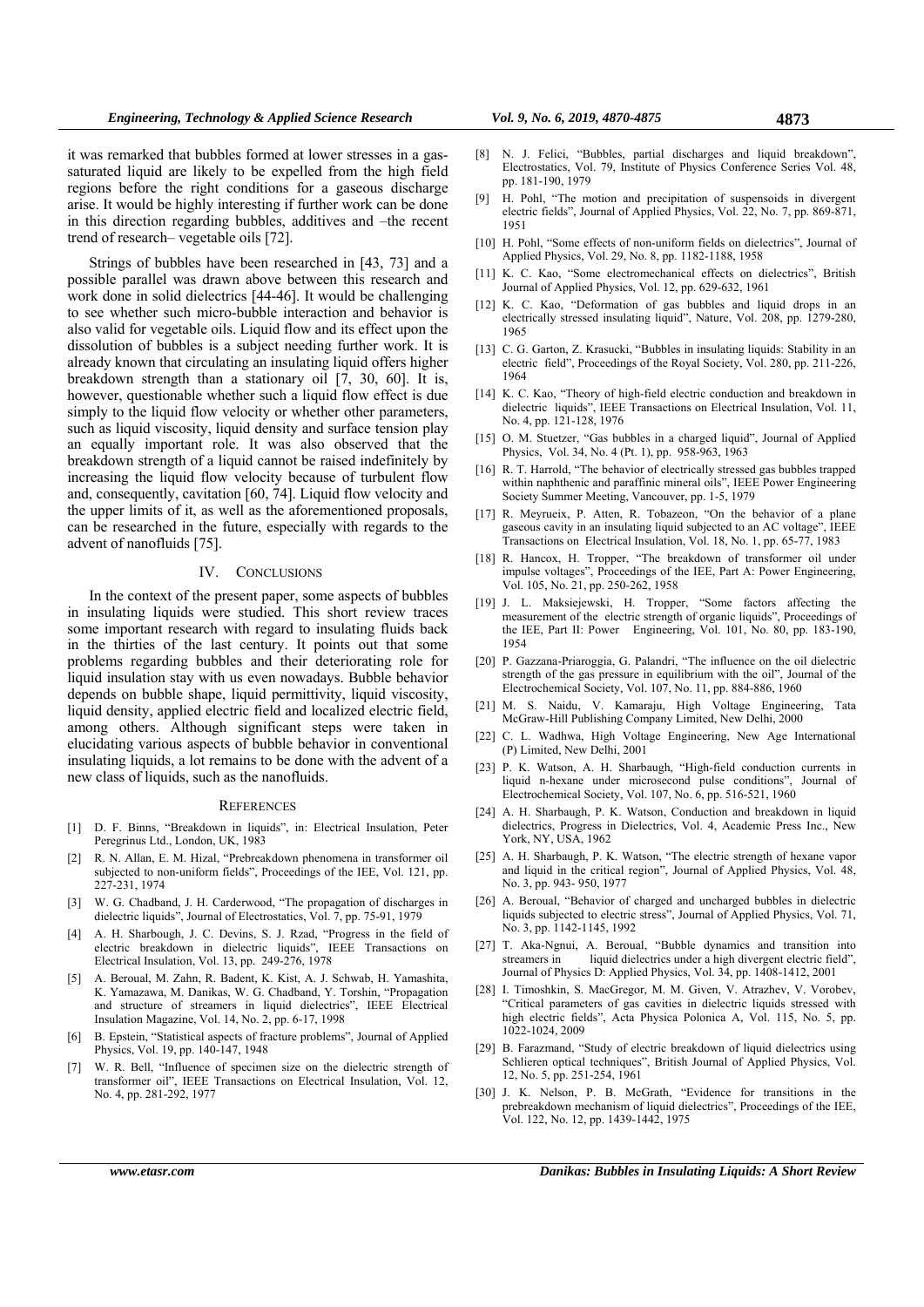- [31] E. O. Forster, P. Wong, "High speed laser Schlieren studies of electrical breakdown in liquid hydrocarbons", IEEE Transactions on Electrical Insulation, Vol. 12, No. 6, pp. 435-442, 1977
- [32] E. O. Forster, "Research in the dynamics of electrical breakdown in liquid dielectrics", IEEE Transactions on Electrical Insulation, Vol. 15, No. 3, pp. 182- 185, 1980
- [33] S. Sakamoto, H. Yamada, "Optical study of conduction and breakdown in dielectric liquids", IEEE Transactions on Electrical Insulation, Vol. 15, No. 3, pp. 171-181, 1980
- [34] F. M. Clark, "The role of dissolved gases in determining the behavior of mineral insulating oils", Journal of the Franklin Institute, Vol. 215, No. 1, pp. 39-67, 1933
- [35] H. Tropper, "The effect of dissolved gases on the electrical conduction and breakdown of insulating oil", Journal of Electrochemical Society, Vol. 108, No. 2, pp. 144-150, 1961
- [36] K. C. Kao, J. P. C. McMath, "Time-dependent pressure effect in liquid dielectrics", IEEE Transactions on Electrical Insulation, Vol. 5, No. 3, pp. 64-68, 1970
- [37] J. Kudelcik, M. Gutten, "Measurement of electrical parameters of breakdown in transformer oil", Proceedings of the MEASUREMENT 7th International Conference, pp. 393-396, Smolenice, Slovakia, May 20-23, 2009
- [38] H. Frid, M. Becerra, "Simulation of microbubbles during the initial stages of breakdown in cyclohexane", 2013 Annual Report on Conference on Electrical Insulation and Dielectric Phenomena, Shenzhen, China, October 20-23, 2013
- [39] F. Jomni, F. Aitken, A. Denat, "Dynamics of microscopic bubbles generated by a corona discharge in insulating liquids: Influence of pressure", Journal of Electrostatics, Vol. 47, pp. 49-59, 1999
- [40] J. S. Eow, M. Ghadiri, A. Sharif, "Deformation and break-up of aqueous drops in dielectric liquids in high electric fields", Journal of Electrostatics, Vol. 51-52, pp. 463-469, 2001
- [41] M. Talaat, A. El-Zein, "Analysis of air bubble deformation subjected to uniform electric field in liquid dielectric", International Journal of Electromagnetics and Applications, Vol. 2, No. 1, pp. 4-10, 2012
- [42] A. S. Tyuftyaev, M. Kh. Gadzhiev, M. A. Sargsyan, P. L. Akimov, N. A. Demirov, "The effect of gas bubbles on electrical breakdown in transformer oil", Journal of Physics: Conference Series, Vol. 774, 2016
- [43] D. A. Medvedev, A. L. Kupershtokh, A. A. Bukovets, "Dynamics of bubble in dielectric liquid in electric field: Mesoscopic simulation", Proceedings of the 19<sup>th</sup> IEEE International Conference on Dielectric Liquids (ICDL), Manchester, UK, 25-29 June, 2017
- [44] D. P. Agoris, N. D. Hatziargyriou, "Approach to partial discharges development in closely coupled cavities embedded in solid dielectrics by the lamped capacitance model", IEE Proceedings-A, Vol. 140, No. 2, pp. 131-134, 1993
- [45] D. P. Agoris, N. D. Hatziargyriou, "A modelistic consideration of the interaction between discharges in cavities of solid dielectrics", Proceedings of the 8<sup>th</sup> International Symposium in High Voltage Engineering (ISH), Yokohama, Japan, August 23-27, 1993
- [46] M. G. Danikas, "Partial discharge behavior of two (or more) adjacent cavities in polyethylene samples", Journal of Electrical Engineering, Vol. 52, No. 1-2, pp. 36-39, 2001
- [47] K. C. Kao, J. B. Higham, "The effects of hydrostatic pressure, temperature and voltage duration on the electric strengths of hydrocarbon liquids", Journal of Electrochemical Society, Vol. 108, No. 6, pp. 522-528, 1961
- [48] M. G. Danikas, A study of the behavior of a uniaxially orientated polyethylene tape/oil insulating system subjected to electrical and thermal stresses, Ph.D. Thesis, University of London, Queen Mary College, Department of Electrical and Electronic Engineering, 1985
- [49] T. Bertula, V. Palva, E. Talvio, "Partial discharge measurement on oilpaper insulated transformers", CIGRE REPORT, Paper 12-07, pp. 1-12, 1968
- [50] A. J. Pearmain, M. G. Danikas, "A study of the behavior of a uniaxially oriented polyethylene tape/oil insulating system subjected to electrical

and thermal stresses", IEEE Transactions on Electrical Insulation, Vol. 22, No. 4, pp. 373- 382, 1987

- [51] M. G. Danikas, "Study of samples of a composite insulating system under electrical and thermal stresses", IEEE Electrical Insulation Magazine, Vol. 6, No. 1, pp. 18-23, 1990
- [52] [52] M. G. Danikas, Factors affecting the breakdown strength of transformer oil, M. Sc. Thesis, University of Newcastle-upon-Tyne, Faculty of Engineering, Department of Electrical and Electronic Engineering, 1982
- [53] S. Ogata, T. Yoshida, H. Shinohara, "Small air bubble formation in insulating liquids under strong non-uniform electric field", Japanese Journal of Applied Physics, Vol. 18, No. 2, pp. 411-412, 1979
- [54] M. E. Zein El-Dine, H. Tropper, "The electric strength of transformer oil", Proceedings of the IEE, Vol. 103, Pt. C, pp. 35-45, 1956
- [55] V. M. Atrazhev, V. S. Vorobev, I. V. Timoshkin, S. J. MacGregor, M. J. Given, M. P. Wilson, T. Wang, "Breakdown processes in gas microbubbles in liquids under electric stress", IEEE Transactions on Dielectrics and Electrical Insulation, Vol. 19, No. 5, pp. 1552-1558, 2012
- [56] R. Badent, Modell der elektronendominanten Streamerentladung in Isolieroel, Ph. D. Thesis, Universitaet Karlsruhe, Institut fuer Elektroenergiesysteme und Hochspannungstechnik (IEH), 1996
- [57] H. Du, S. Pancheshnyi, A. Krivda, "Deformation of air and water bubbles in mineral oil under electric field", Proceedings of 22<sup>t</sup> International Symposium on Plasma Chemistry, Antwerp, Belgium, July 5-10, 2015,
- [58] D. Cai, L. Liu, G.-X. Cheng, Q. Zhang, X.-L. Zhao, Q. Zhao, "Bubble motion in transformer oil under non-uniform electric fields", Chinese Physics Letters, Vol. 30, No. 3, pp. 037701/1 – 037701/5, 2013
- [59] W. R. Wilson, A. L. Streater, E. J. Tuohy, "Application of volume theory of dielectric strength of oil circuit breakers", Transactions of the AIEE, Vol. 74, pp. 677-688, 1955
- [60] M. G. Danikas, "Breakdown of transformer oil", IEEE Electrical Insulation, Vol. 6, No. 5, pp. 27-34, 1990
- [61] J. D. Cross, "Breakdown across a dielectric spacer in insulating oil and the role of electrodynamics in liquid breakdown", IEEE Transactions on Electrical Insulation, Vol. 17, No. 6, pp. 493-498, 1982
- [62] C. Qin, Y. He, B. Shi, T. Zhao, F. Lv, X. Cheng, "Experimental study on breakdown characteristics of transformer oil influence by bubbles", Energies, Vol. 11, pp. 1-11, 2018
- [63] J. Gerhold, "Dielectric breakdown of cryogenic gases and liquids", Cryogenics, Vol. 19, No. 10, pp. 571-584, 1979
- [64] M. Blaz, M. Kurrat, "Studies of breakdowns in liquid nitrogen at different pressures between Rogowski electrodes", Physics Procedia, Vol. 36, pp. 1330- 1336, 2012
- [65] S. Fink, H. R. Kim, R. Mueller, M. Noe, V. Zwecker, "AC breakdown voltage of liquid nitrogen depending on gas bubbles and pressure", Proceedings of the 2014 International Conference on High Voltage Engineering and Application, Poznan, Poland, September 8-11, 2014
- [66] A. von Hippel, "Electric breakdown of solid and liquid insulators", Journal of Applied Physics, Vol. 8, pp. 815-832, 1937
- [67] T. W. Dakin, D. Berg, "Luminous spots on electrodes in insulating oil gaps", Nature, Vol. 184, p. 120, 1959
- [68] I. Adamczewski, Ionization, conductivity and breakdown in dielectric liquids, Taylor & Francis, London, UK, 1969
- [69] T. J. Lewis, "Molecular structure and the electrical strength of liquid hydrocarbons", Journal of Electrochemical Society, Vol. 107, pp. 185- 191, 1960
- [70] A. Mukhtaruddin, M. Isa, M. Mohd Noor, M. Rafi Adzman, B. Ismail, M. N. K. H. Rohani, M. F. Ain, "Simulation of conditions affecting partial discharge partial discharge initiation in microbubble immersed in dielectric liquid", Jurnal Teknologi (Sciences & Engineering), Vol. 80, No. 6, pp. 69-75, 2018
- [71] A. A. Zaky, I. Y. Megahed, C. Evangelou, "The effect of organic additives on the breakdown and gassing properties of mineral oils", Journal of Physics D: Applied Physics, Vol. 9, pp. 841-850, 1976